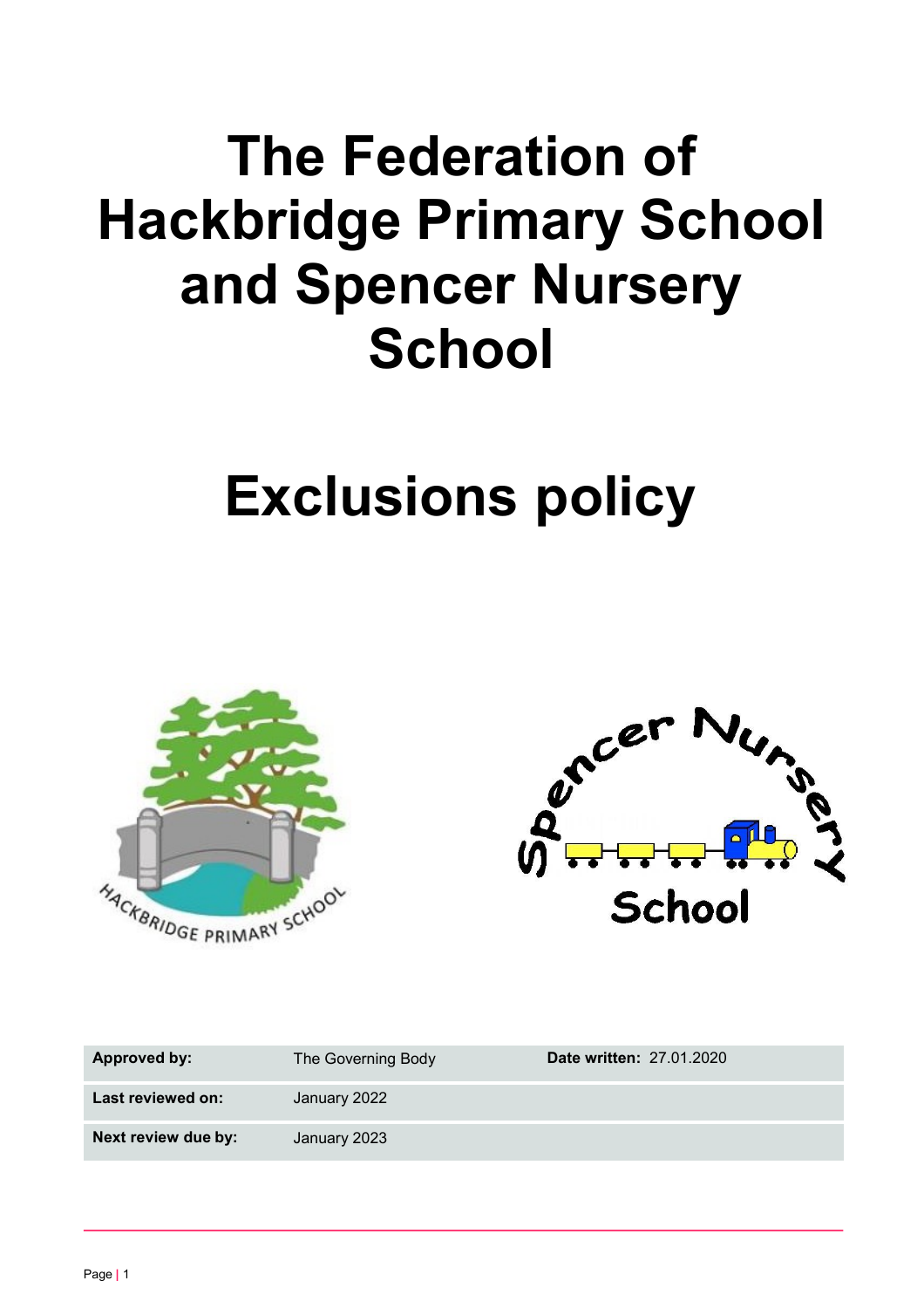# **Contents**

# <span id="page-1-0"></span>**1. Aims**

Our school aims to ensure that:

- > The exclusions process is applied fairly and consistently
- The exclusions process is understood by governors, staff, parents/carer and pupils
- > Pupils in school are safe and happy

# <span id="page-1-1"></span>**2. Legislation and statutory guidance**

This policy is based on statutory guidance from the Department for Education: [Exclusion from maintained](https://www.gov.uk/government/publications/school-exclusion) schools, academies [and pupil referral](https://www.gov.uk/government/publications/school-exclusion) units (PRUs) in England.

It is based on the following legislation, which outline schools' powers to exclude pupils:

- Section 52 of the [Education](http://www.legislation.gov.uk/ukpga/2011/21/contents/enacted) Act 2002, as amended by the Education Act 2011
- The School Discipline (Pupil Exclusions and Reviews) (England) [Regulations](http://www.legislation.gov.uk/uksi/2012/1033/made) 2012
- Sections 64-68 of the [School Standards](http://www.legislation.gov.uk/ukpga/1998/31) and Framework Act 1998

In addition, the policy is based on:

- > Part 7, chapter 2 of the [Education and Inspections Act 2006, w](http://www.legislation.gov.uk/ukpga/2006/40/part/7/chapter/2)hich looks at parental responsibility for excluded pupils
- Section 579 of the [Education](http://www.legislation.gov.uk/ukpga/1996/56/section/579) Act 1996, which defines 'school day'
- The [Education \(Provision of Full-Time Education for Excluded Pupils\) \(England\) Regulations 2007, a](http://www.legislation.gov.uk/uksi/2007/1870/contents/made)s amended by [The Education \(Provision of Full-Time Education for Excluded Pupils\) \(England\)](http://www.legislation.gov.uk/uksi/2014/3216/contents/made) [\(Amendment\) Regulations](http://www.legislation.gov.uk/uksi/2014/3216/contents/made) 2014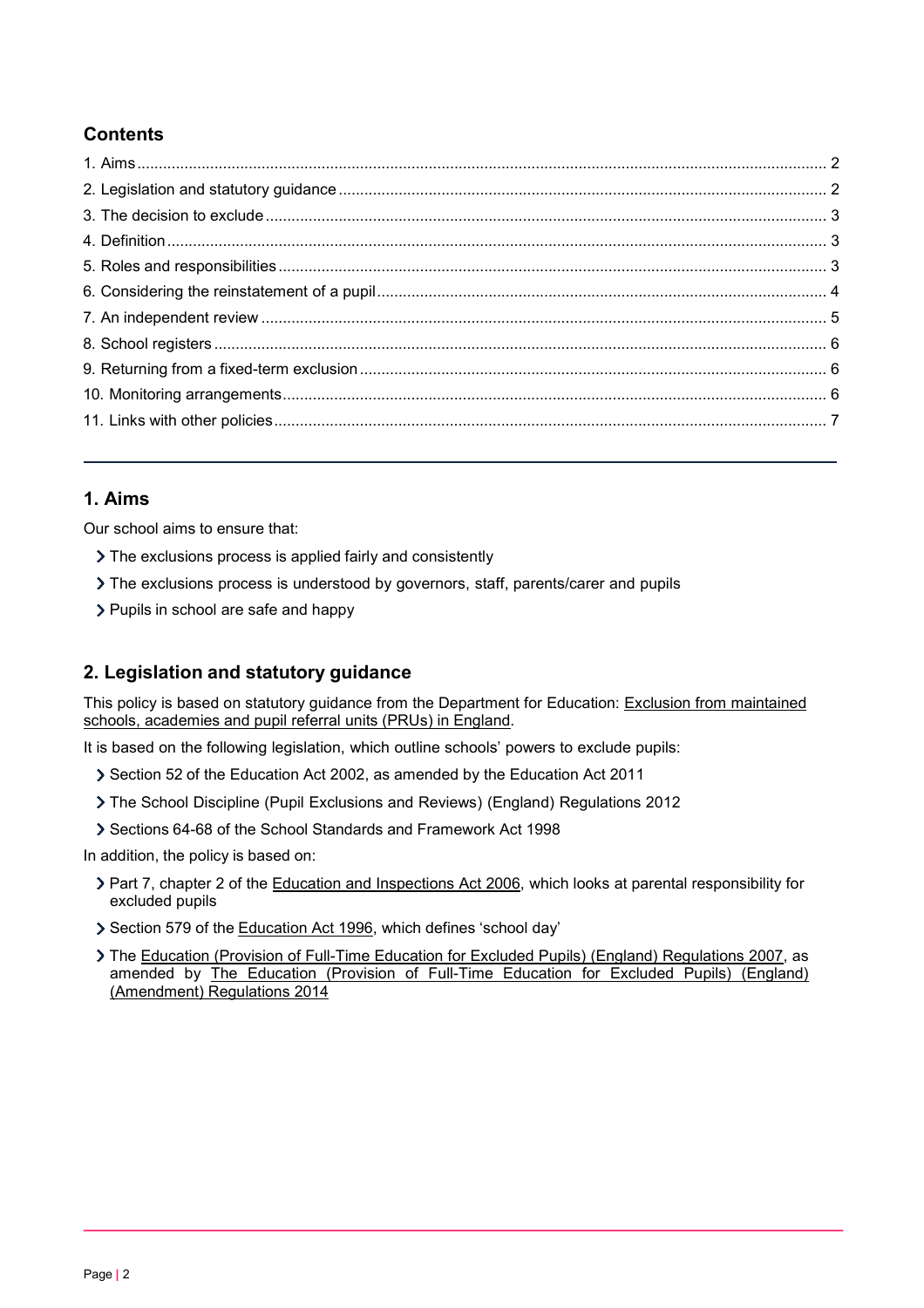# <span id="page-2-0"></span>**3. The decision to exclude**

Only the Headteacher, or acting Headteacher, can exclude a pupil from school. A permanent exclusion will be taken as a last resort.

Our school is aware that off-rolling is unlawful. Ofsted defines off-rolling as:

"…the practice of removing a pupil from the school roll without a formal, permanent exclusion or by encouraging a parent/carer to remove their child from the school roll, when the removal is primarily in the interests of the school rather than in the best interests of the pupil."

We are committed to following all statutory exclusions procedures to ensure that every child receives an education in a safe and caring environment.

A decision to exclude a pupil will be taken only:

In response to serious or persistent breaches of the school's behaviour policy, and

 $\sum$ If allowing the pupil to remain in school would seriously harm the education or welfare of others

Before deciding whether to exclude a pupil, either permanently or for a fixed period, the Headteacher will:

- Consider all the relevant facts and evidence, including whether the incident(s) leading to the exclusion were provoked
- Allow the pupil to give their version of events
- Consider if the pupil has special educational needs (SEN)

# <span id="page-2-1"></span>**4. Definition**

For the purposes of exclusions, school day is defined as any day on which there is a school session. Therefore, INSET or staff training days do not count as a school day.

# <span id="page-2-2"></span>**5. Roles and responsibilities**

# **5.1 The Headteacher**

## **Informing parents/carers**

The Headteacher will immediately provide the following information, in writing, to the parents/carers of an excluded pupil:

- > The reason(s) for the exclusion
- The length of a fixed-term exclusion or, for a permanent exclusion, the fact that it is permanent
- Information about parents/carers' right to make representations about the exclusion to the Governing Body and how the pupil may be involved in this
- Where there is a legal requirement for the Governing Body to meet to consider the reinstatement of a pupil, and that parents/carers have a right to attend a meeting, be represented at a meeting (at their own expense) and to bring a friend

The Headteacher will also notify parents/carers by the end of the afternoon session on the day their child is excluded that for the first 5 school days of an exclusion, or until the start date of any alternative provision where this is earlier, parents/carers are legally required to ensure that their child is not present in a public place during school hours without a good reason. Parents/carers may be given a fixed penalty notice or prosecuted if they fail to do this.

If alternative provision is being arranged, the following information will be included when notifying parents/carers of an exclusion, where possible:

The start date for any provision of full-time education that has been arranged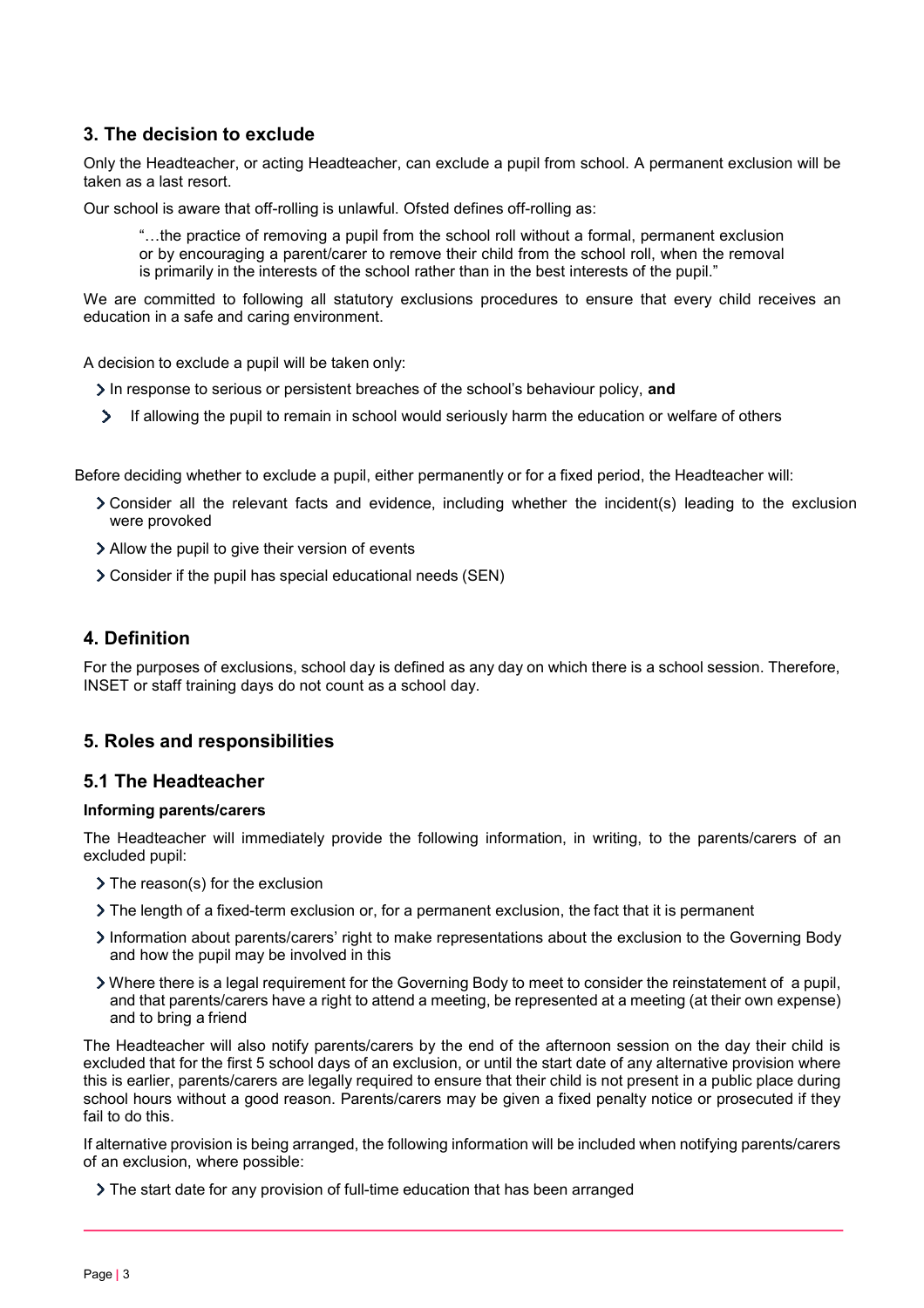- The start and finish times of any such provision, including the times for morning and afternoon sessions, where relevant
- The address at which the provision will take place
- Any information required by the pupil to identify the person they should report to on the first day

Where this information on alternative provision is not reasonably ascertainable by the end of the afternoon session, it may be provided in a subsequent notice, but it will be provided no later than 48 hours before the provision is due to start. The only exception to this is where alternative provision is to be provided before the sixth day of an exclusion, in which case the information can be provided with less than 48 hours' notice with parents/carers' consent.

## **Informing the Governing Body and Local Authority**

The Headteacher will immediately notify the Governing Body and the Local Authority (LA) of:

- A permanent exclusion, including when a fixed-period exclusion is made permanent
- Exclusions which would result in the pupil being excluded for more than 5 school days (or more than 10 lunchtimes) in a term
- Exclusions which would result in the pupil missing a public examination

For a permanent exclusion, if the pupil lives outside the LA in which the school is located, the Headteacherwill also immediately inform the pupil's 'home authority' of the exclusion and the reason(s) for it without delay.

For all other exclusions, the Headteacher will notify the Governing Body and LA once a term.

## **5.2 The Governing Body**

When required, the Chair of Governors will appoint an exclusion panel consisting of at least 3 governors.

The exclusion panel has a duty to consider the reinstatement of an excluded pupil (see section 6).

Within 14 days of receipt of a request, the Governing Body will provide the LA with information about any exclusions in the last 12 months.

For a fixed-period exclusion of more than 5 school days, the Governing Body will arrange suitable full-time education for the pupil. This provision will begin no later than the sixth day of the exclusion.

# **5.3 The LA**

For permanent exclusions, the LA is responsible for arranging suitable full-time education to begin no later than the sixth day of the exclusion.

# <span id="page-3-0"></span>**6. Considering the reinstatement of a pupil**

The Governors' exclusion panel will consider the reinstatement of an excluded pupil within 15 school days of receiving the notice of the exclusion if:

- The exclusion is permanent
- It is a fixed-term exclusion which would bring the pupil's total number of school days of exclusion to more than 15 in a term
- It would result in a pupil missing a public examination

If requested to do so by parents/carers, the Governors' exclusion panel will consider the reinstatement of an excluded pupil within 50 school days of receiving notice of the exclusion if the pupil would be excluded from school for more than 5 school days, but less than 15, in a single term.

Where an exclusion would result in a pupil missing a public examination, the Governors' exclusion panel will consider the reinstatement of the pupil before the date of the examination. If this is not practicable, the chair of the Governing Body (or the vice-chair where the chair is unable to make this consideration) will consider the exclusion independently and decide whether or not to reinstate the pupil.

The Governors' exclusion panel can either: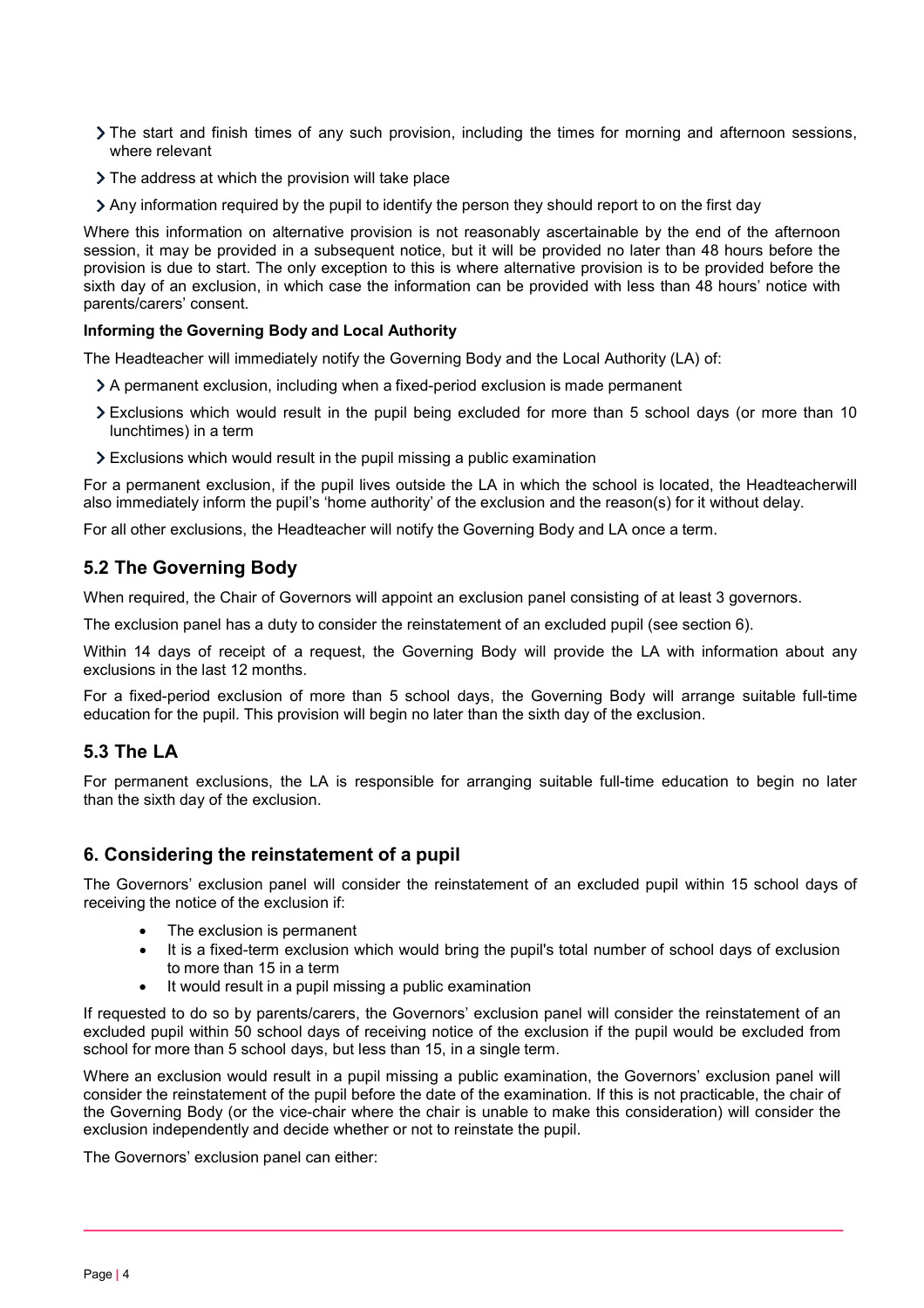- Decline to reinstate the pupil, or
- Direct the reinstatement of the pupil immediately, or on a particular date

In reaching a decision, the Governors' exclusion panel will consider whether the exclusion was lawful, reasonable and procedurally fair and whether the Headteacher followed their legal duties. They will decide whether or not a fact is true 'on the balance of probabilities', which differs from the criminal standard of 'beyond reasonable doubt', as well as any evidence that was presented in relation to the decision to exclude.

Minutes will be taken of the meeting, and a record of evidence considered kept. The outcome will also be recorded on the pupil's educational record.

The Governors' exclusion panel will notify, in writing, the Headteacher, parents/carers and the LA of its decision, along with reasons for its decision, without delay.

Where an exclusion is permanent, the Governors' exclusion panel decision will also include the following:

- > The fact that it is permanent
- Notice of parents/carers' right to ask for the decision to be reviewed by an independent review panel, and:
	- The date by which an application for an independent review must be made
	- The name and address to whom an application for a review should be submitted
	- That any application should set out the grounds on which it is being made and that, where appropriate, reference to how the pupil's SEN are considered to be relevant to the exclusion
	- That, regardless of whether the excluded pupil has recognised SEN, parents/carers have a right to require the LA to appoint an SEN expert to attend the review
	- Details of the role of the SEN expert and that there would be no cost to parents/carers for this appointment
	- That parents/carers must make clear if they wish for an SEN expert to be appointed in any application for a review
	- That parents/carers may, at their own expense, appoint someone to make written and/or oral representations to the panel, and parents/carers may also bring a friend to the review
	- That if parents/carers believe that the exclusion has occurred as a result of discrimination, they may make a claim under the Equality Act 2010 to the first-tier tribunal (special educational needs and disability), in the case of disability discrimination, or the county court, in the case of other forms of discrimination. A claim of discrimination made under these routesshould be lodged within 6 months of the date on which the discrimination is alleged to have taken place

# <span id="page-4-0"></span>**7. An independent review**

If parents/carers apply for an independent review, the LA will arrange for an independent panel to review the decision of the Governing Body not to reinstate a permanently excluded pupil.

Applications for an independent review must be made within 15 school days of notice being given to the parents/carers by Governors' exclusion panel of its decision to not reinstate a pupil.

A panel of 3 or 5 members will be constituted with representatives from each of the categories below. Where a 5-member panel is constituted, 2 members will come from the school governors category and 2 members will come from the Headteacher category.

- A lay member to chair the panel who has not worked in any school in a paid capacity, disregarding any experience as a school governor or volunteer
- School Governors who have served as a governor for at least 12 consecutive months in the last 5 years, provided they have not been teachers or Headteachers during this time
- Headteachers or individuals who have been a Headteacher within the last 5 years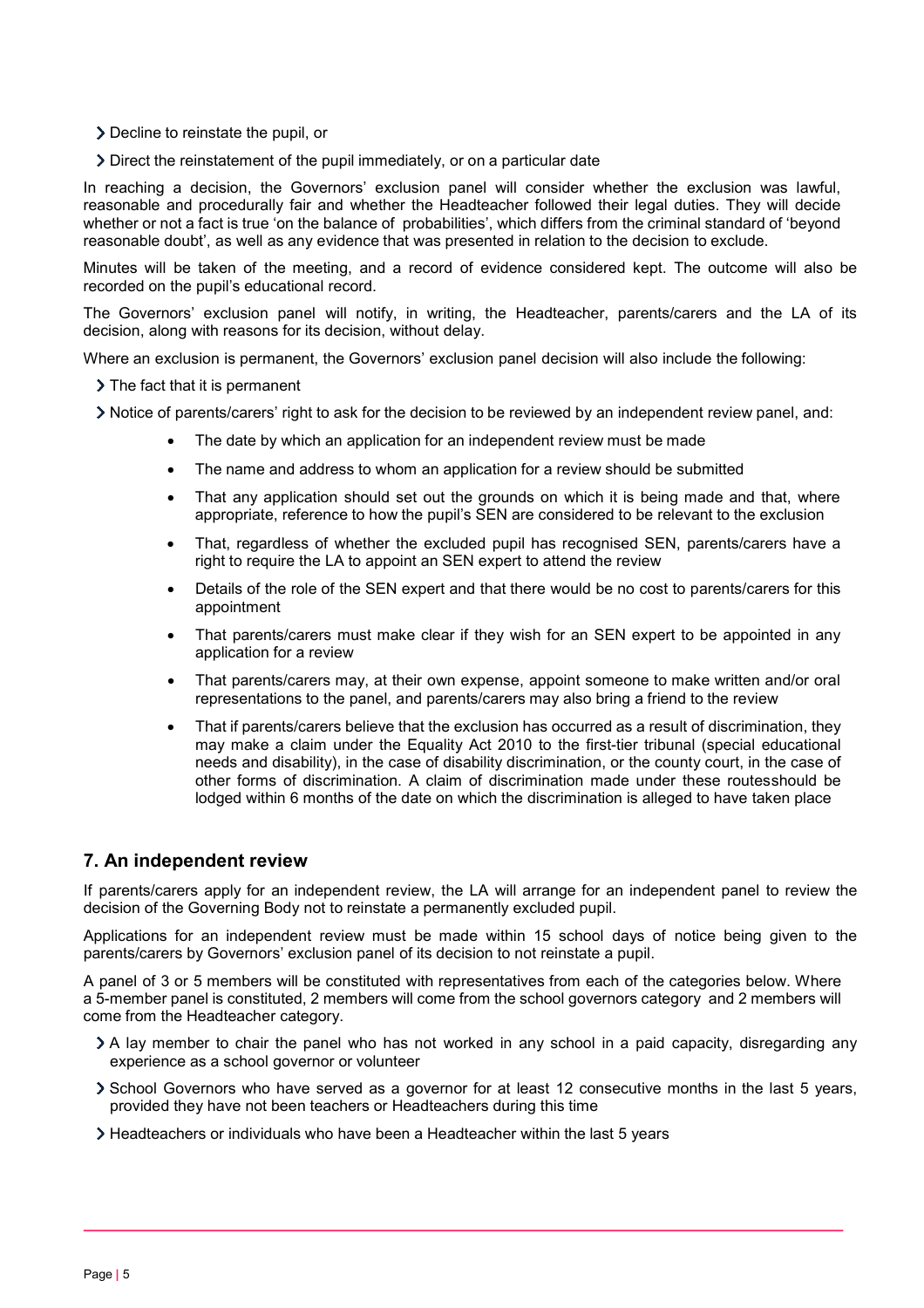A person may not serve as a member of a review panel if they:

- Are a member of the LA, or Governing Body of the excluding school
- Are the Headteacher of the excluding school, or have held this position in the last 5 years
- Are an employee of the LA, or the Governing Body, of the excluding school (unless they are employed as a Headteacher at another school)
- Have, or at any time have had, any connection with the LA, school, Governing Body, parents/carers or pupil, or the incident leading to the exclusion, which might reasonably be taken to raise doubts about their impartially
- Have not had the required training within the last 2 years (see appendix 1 for what training must cover)

A clerk will be appointed to the panel.

The independent panel will decide one of the following:

- Uphold the Governing Body's decision
- Recommend that the Governing Body reconsiders reinstatement
- Quash the Governing Body's decision and direct that they reconsider reinstatement (only when the decision is judged to be flawed)

The panel's decision can be decided by a majority vote. In the case of a tied decision, the chair has the casting vote.

## <span id="page-5-0"></span>**8. School registers**

A pupil's name will be removed from the school admissions register if:

- 15 school days have passed since the parents/carers were notified of the exclusion panel's decision to not reinstate the pupil and no application has been made for an independent review panel, or
- The parents/carers have stated in writing that they will not be applying for an independent review panel

Where an application for an independent review panel has been made within 15 school days, the school must wait until the review has been determined, or abandoned, and until the Governing Body has completedany reconsideration that the panel has recommended or directed to carry out, before removing a pupil's name from the register.

Where alternative provision has been made for an excluded pupil and they attend it, code B (education offsite) or code D (dual registration) will be used on the attendance register.

Where excluded pupils are not attending alternative provision, code E (absent) will be used.

# <span id="page-5-1"></span>**9. Returning from a fixed-term exclusion**

Following a fixed-term exclusion, a re-integration meeting will be held involving the pupil, parents/carers, a member of senior staff and other staff, where appropriate.

The following measures may be implemented when a pupil returns from a fixed-term exclusion:

- Agreeing a behaviour contract
- > Putting a pupil 'on report'
- A referral to the Primary Vulnerable Pupil Panel for additional support

## <span id="page-5-2"></span>**10. Monitoring arrangements**

Headteacher monitors the number of exclusions every term and reports back to the governors. They also liaise with the Local Authority to ensure suitable full-time education for excluded pupils.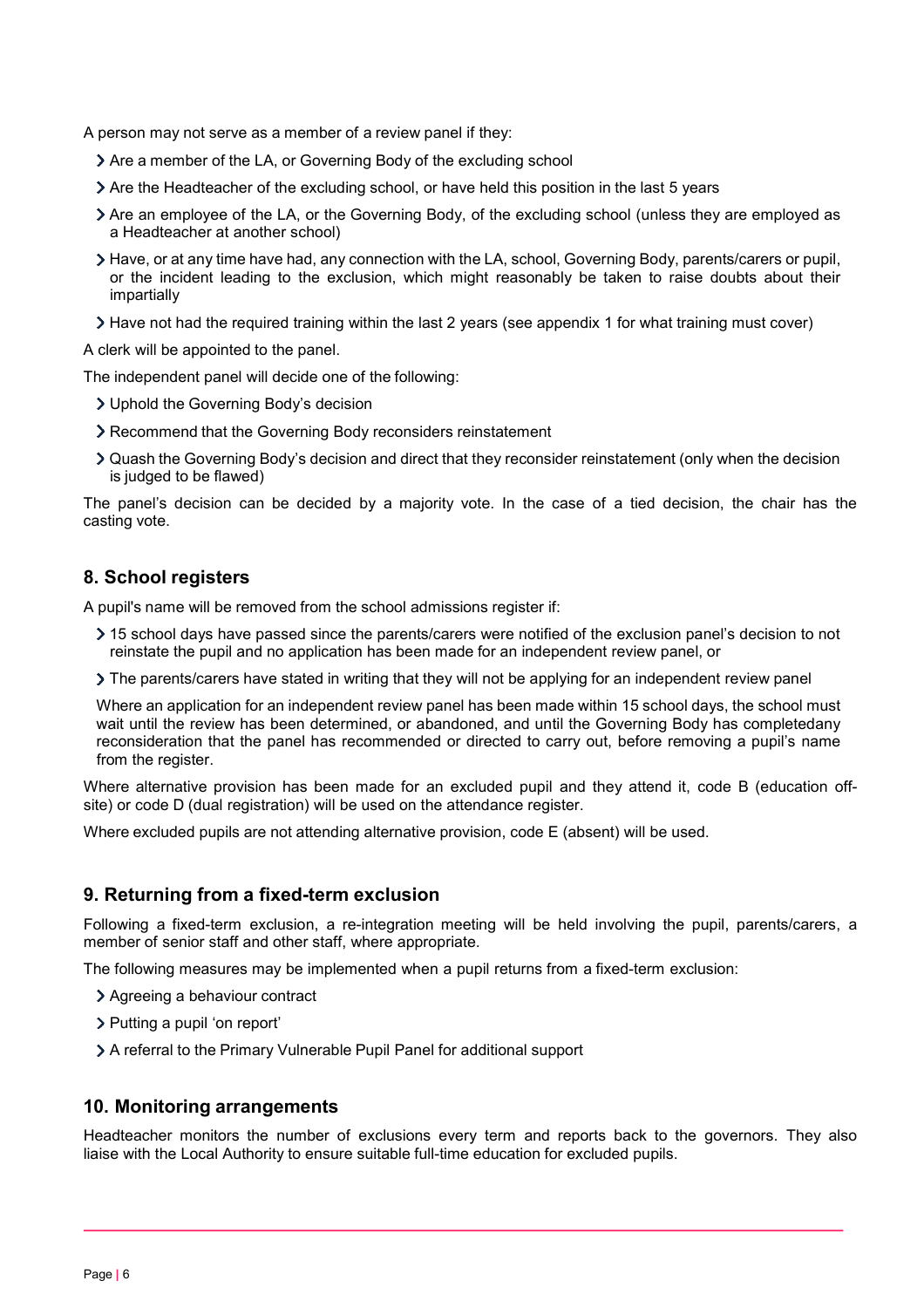This policy will be reviewed annually. At every review, the policy will be shared with the GoverningBody.

# <span id="page-6-0"></span>**11. Links with other policies**

This exclusions policy is linked to:

- Behaviour policy
- SEN policy and information report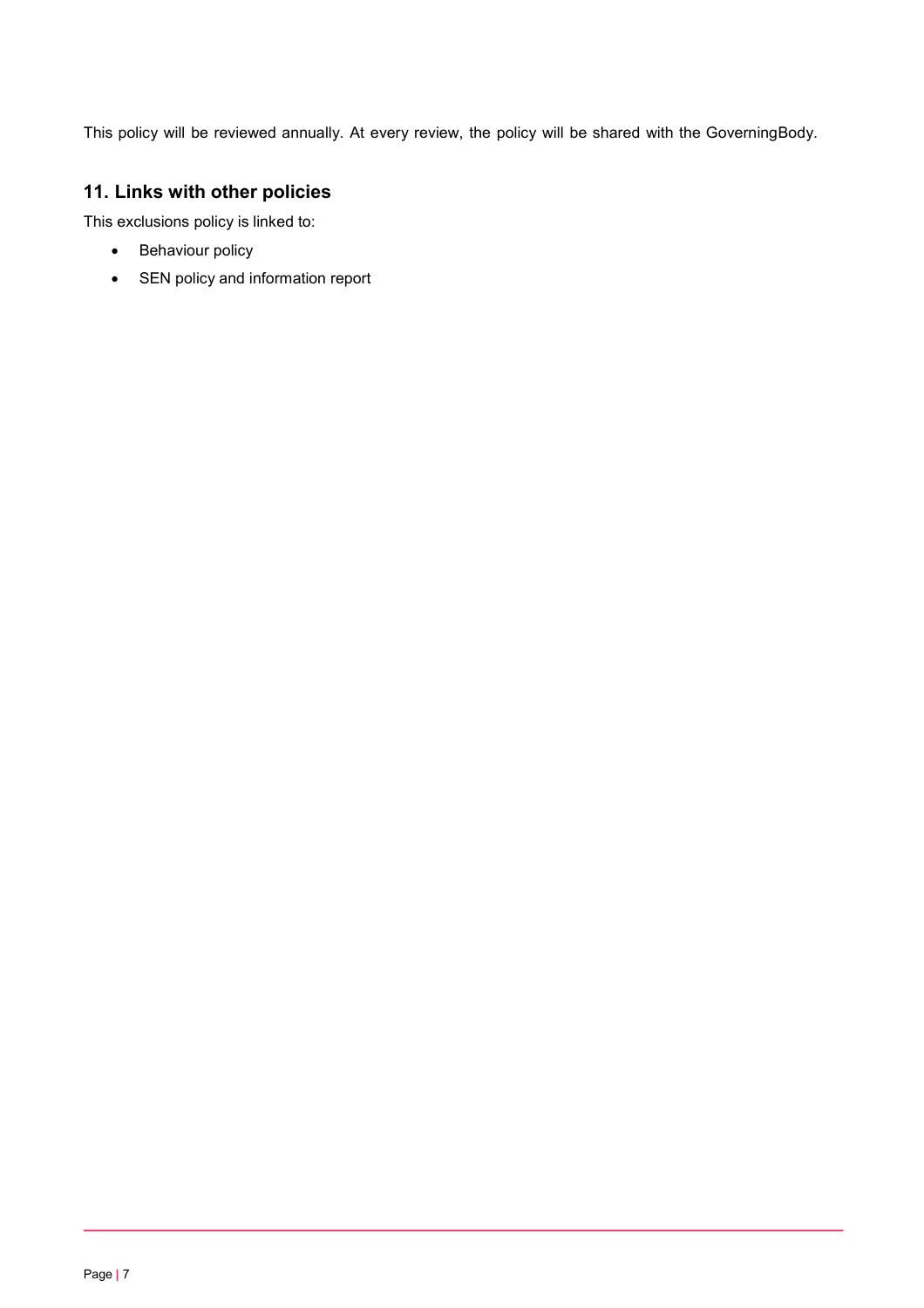# **Appendix 1: Independent review panel training**

The LA must ensure that all members of an independent review panel and clerks have received training within the 2 years prior to the date of the review.

Training must have covered:

- The requirements of the primary legislation, regulations and statutory guidance governing exclusions, which would include an understanding of how the principles applicable in an application for judicial review relate to the panel's decision making
- The need for the panel to observe procedural fairness and the rules of natural justice
- > The role of the chair and the clerk of a review panel
- The duties of Headteachers, Governing Bodies and the panel under the Equality Act 2010
- The effect of section 6 of the Human Rights Act 1998 (acts of public authorities unlawful if not compatible with certain human rights) and the need to act in a manner compatible with human rights protected by thatAct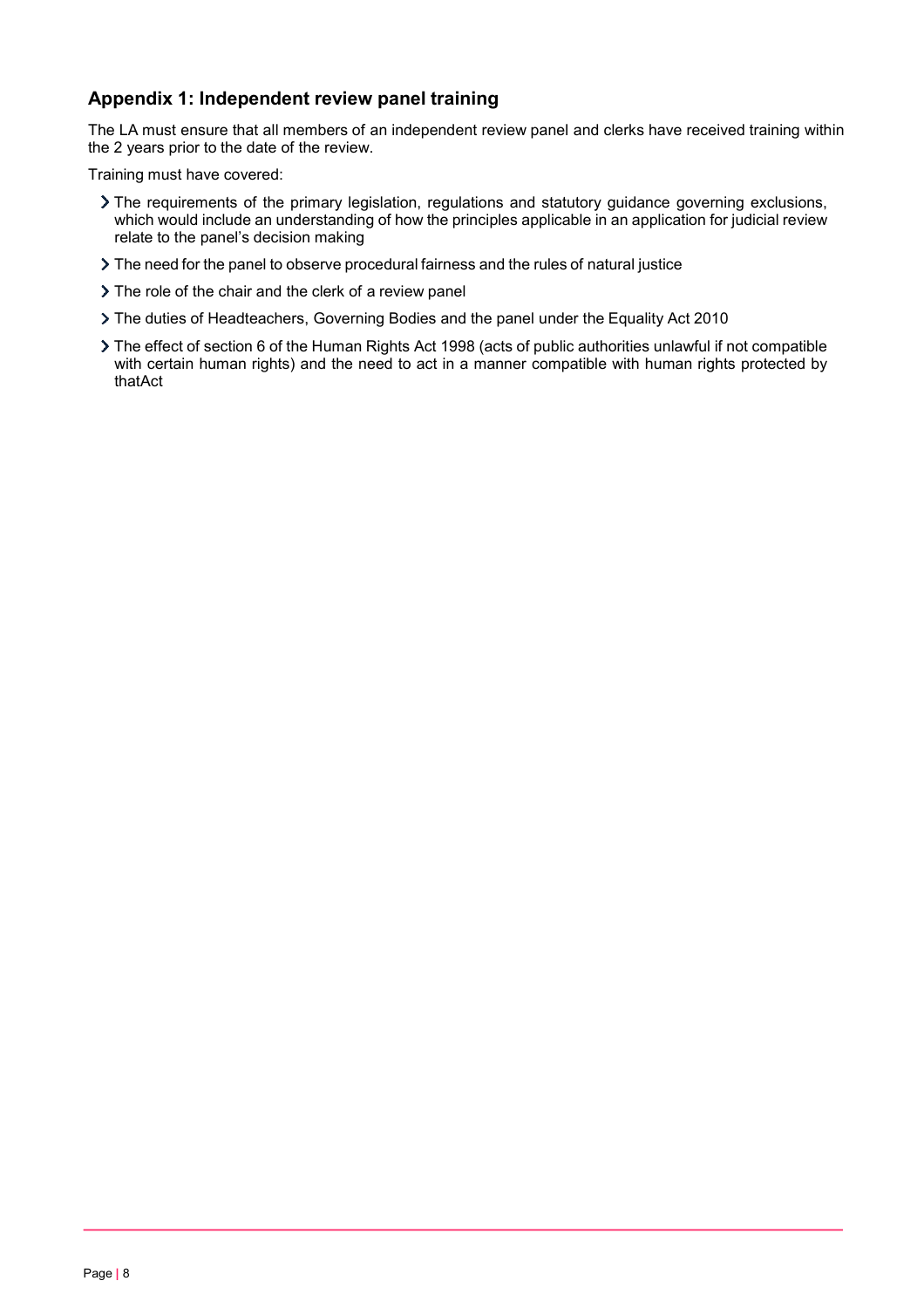# **Appendix 2: Preparation of documentation and information provided to the Disciplinary panel**

The Headteacher's statement and the supporting documents provide the evidence of how the DfE Guidance has been followed and the school's legal duties have been met in reaching the decision to permanently exclude. The statement should be written in straightforward language, avoiding jargon and acronyms, presenting the facts of the case and the order in which things happened, including both the incident itself and the decision-making. The presentation must be accessible to all those who will be party to the governor hearing and potentially an independent review. The Head's statement should cover:

- A summary of the incident(s)
- Evidence of the support offered/provided by the school
- Detail of the decision making process

# **The Head Teacher's Statement - A summary of the incident(s)**

The statement should give a clear summary description of the incident which led to the decision to permanently exclude the pupil. In cases of persistent disruptive behaviour, this will be a description of the 'final straw' incident and an outline of the persistent nature of the behaviour over time. The decision should be based on the balance of probabilities i.e. 'on the balance of probabilities' it is more likely than not that a fact is true rather than the criminal standard of 'beyond reasonable doubt'.

The summary of the incident may be subject to scrutiny at both the Disciplinary Panel and an Independent Review Panel, so it is important that the statement carries a factual and neutral tone, clearly distinguishes between fact and opinion, and that it accurately reflects any statements that are present within the pack. It is likely that there will be contentious issues and conflicting accounts within the information provided. Any inconsistencies should be acknowledged and an explanation provided as to why the particular view was taken.

The DfE guidance states that efforts should be made to obtain the pupil's account of events and that they have opportunity to state their case before the decision to exclude. If this has not been possible for some reason it is important that this is referred to in the Head's statement and the reasons for it are explained.

It may be helpful to present information in an attached chronology for easy reference, particularly in cases of persistent disruptive behaviour where there will be several relevant events. References can be made to other documents within a chronology for further detail, but presenting the 'story' of events in a chronology can be helpful.

# **The Headteacher's Statement –Support offered/provided by the school**

It is important that the governors have clear evidence of the support and interventions the school has offered and or provided. The supportive measures could be summarised in the Headteacher statement and detailed information about support/interventions/referrals to other agencies could entered in the chronology and supporting documents. This should demonstrate how the school has actively worked to avoid exclusion and how the pupil's educational and social needs have been assessed and responded to.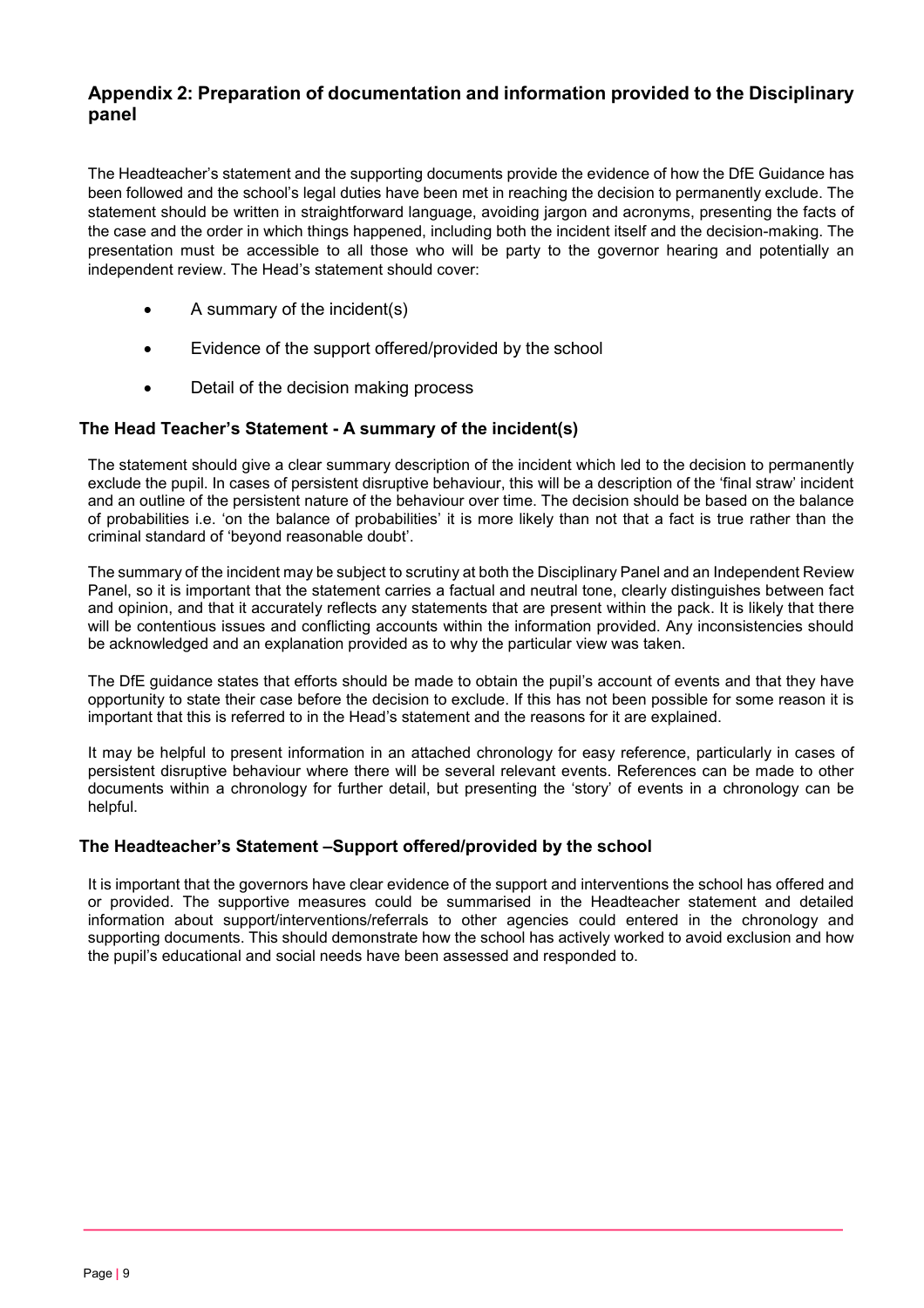As part of this it should be demonstrated that the school has followed its own policy and the SEN Code of Practice in assessing and meeting SEN need. The pupil's SEN status should be made clear in the statement and supporting documentation, including recent reviews, should be provided.

If a specific type of support or intervention is cited, ensure the documented evidence is provided in the pack to evidence it.

The governors will need to understand the impact of interventions/support, to understand how relevant they were to the needs of the pupil and what the outcome was e.g.

A) "Hub referral made in May" - does not offer sufficient detail

B) "A Hub referral was made on 2<sup>nd</sup> May 2019 following a meeting with the family about poor attendance patterns. The Hub has worked for 2 months on establishing routines in the home. The impact has been minimal as the family have not met with the Hub regularly. Attendance has not improved" demonstrates how appropriate the referral was; the focus of the work, and the level of engagement/impact.

Similarly, for any meetings or assessments either within school or by external agency, the governors will need to see the agreed actions and evidence of how these have been put into practice e.g.

A) Education Psychology referral made - does not offer sufficient detail

B) Education Psychology referral made on 14<sup>th</sup> December 2019, pupil attended 2 appointments with the EP in school on 8<sup>th</sup> February 2020 and 21<sup>st</sup> February 2020. Recommendations of the report were to support pupil in small groups of up to 4 and to offer alternative activities at break times with a chosen friend; implement a reward system for good choices based around their interest in trains; and implement the team teach strategies to de-escalate situations of stress and where required follow a positive handling plan to intervene if there are incidents of physical violence towards others. Class teacher and SENCO met with parents to review IEP on 15<sup>th</sup> March 2012. Some positive response to the reward system observed and better concentration and reduced anxiety within the small groups demonstrates the timescale of the referral, engagement, recommendations, how these were implemented by the school and the impact.

# **The Headteacher's Statement – The decision making process**

The governing body will need to see how the DfE Guidance was followed in reaching the decision to permanently exclude. The Headteacher's statement should demonstrate to the governors how the decision to permanently exclude was taken:

- By the Headteacher (or acting headteacher, section 579(1) of the Education Act 1996)
- On disciplinary grounds
- In response to serious or persistent breaches of the school's behaviour policy and/or of health and safety requirements; **and** where allowing the pupil to remain in school would seriously harm the education or welfare of the pupil or others in the school
- In line with administrative law i.e. lawful, rational, reasonable, fair and proportionate
- Based on the balance of probabilities that it is more likely that the fact is true than not
- Ensuring that in the school's policies and practice a pupil has not been discriminated against
- With due regard to the SEN code of practice
- After (where practical) the pupil concerned has had opportunity to present their case, and taking into account any contributing factors and mitigating circumstances
- Ensuring that early intervention has been implemented to address the underlying causes of behaviour including SEN or disability in order to prevent the incident(s)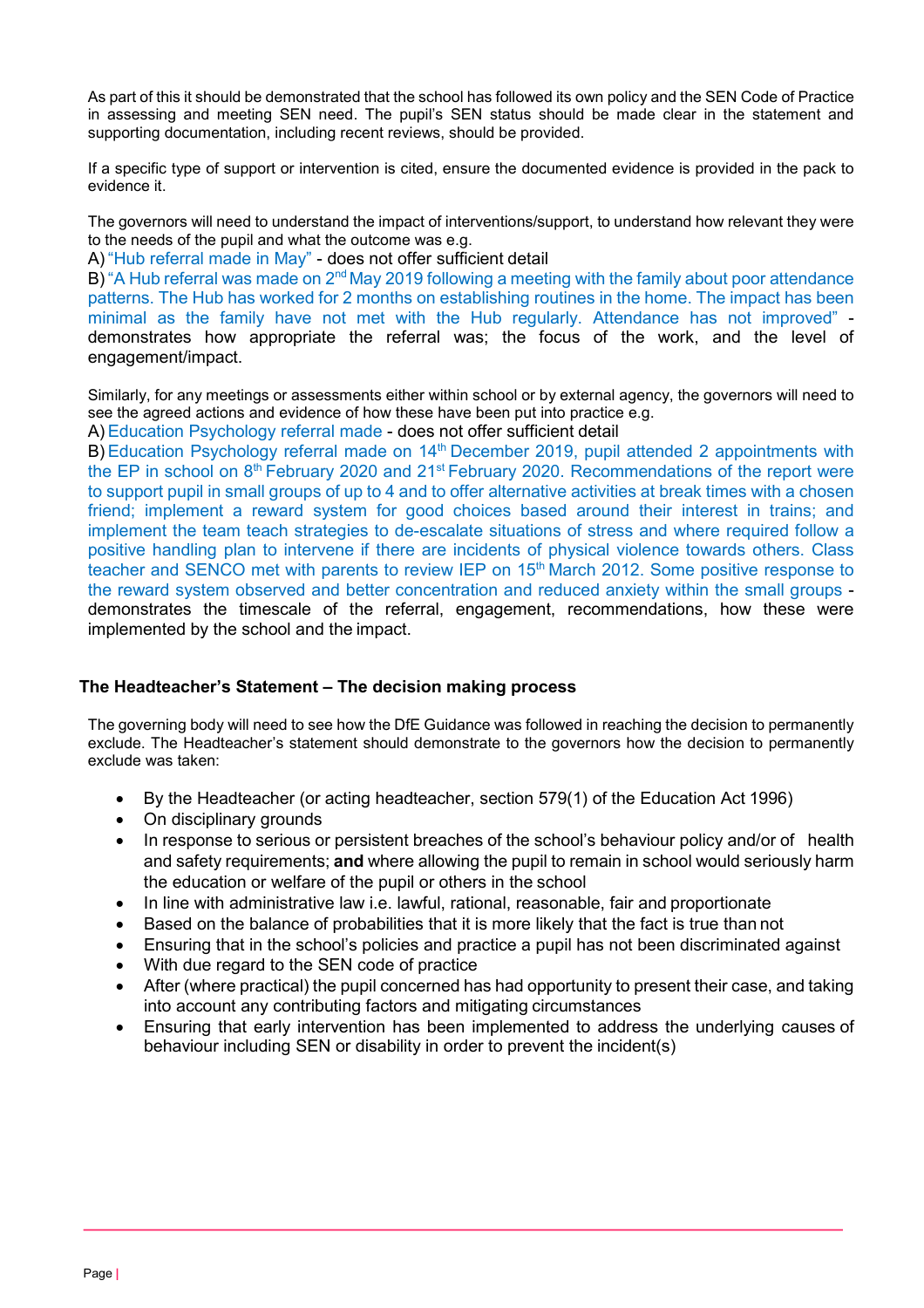The guidance is clear that permanent exclusion should always be the last resort and that early intervention and multi-agency working should be used to address underlying causes of disruptive behaviour in addition to assessment of SEN need.

Governors will need to be satisfied that the decision to permanently exclude has been taken rationally; in fair proportion to the incident(s) and that all alternatives were considered even if they were deemed to be unsuitable. Ensure that the Headteacher's statement explains what alternatives were considered, and why they were deemed inappropriate.

Document any advice sought prior to the decision being made, what the advice was and if/how it was used. If the pupil is from a group at high risk of exclusion, it must be demonstrated to governors what extra support was considered to identify their specific needs and reduce their risk of exclusion.

## **Supporting documents – Presenting appropriate information to evidence the Headteacher's statement**

Evidence will need to be provided to the Disciplinary Panel of the statements made in the Headteacher's statement.

#### Permanent exclusion documents

Include the notification of permanent exclusion sent to the Local Authority, the letters sent to the parent informing them of the permanent exclusion and any fixed term exclusion made previously (particularly in the case of persistent behaviours). These should be presented in date order so the sequence of events is clear.

#### Witness statements

It is possible for students to provide handwritten statements following an incident, the expectation on children to provide these is at the school's discretion and should take into account their age and understanding. If a verbal statement is taken, it should be written out in full by those who were present. All statements should be named, signed and marked with the date and time of their writing.

School staff can be asked to provide written statements following an incident. Staff should provide a neutral factual account of the incident in clear language. All statements should be named, signed and marked with the date and time of their writing.

It is helpful to encourage students and staff alike to give as much detail as possible including where they were at the time of the incident, what they themselves saw or heard directly and what they believe to have happened distinguishing between fact and opinion. It may be appropriate for a student or staff member to express how they felt at the time of the incident, but the overall statement should aim to be balanced and factual.

Typed versions of the handwritten statements could be included in the pack to accompany the originals to assist parties in reading them. When presenting statements in the pack, the question of providing anonymity to students and staff is something that must be considered. Each situation must be judged on its individual merits and an explanation should be provided as to why statements were made anonymous. Where anonymised, statements should be marked up pupil A, B, C or pupil 1,2,3 for example, to enable parties to distinguish between statements.

## SEN documents

The guidance refers to SEN on a number of occasions, the factors to be considered when taking the decision to exclude, the fact that pupils with SEN are more likely to receive exclusions and therefore additional provision should be made to prevent their exclusion, and that the school has a duty to give due regard to the SEN Code of Practice and the school's own SEN policy.

Should the case be heard at an independent review panel, the parent may request a SEN expert, even where the school has not recognised the child has SEN. The SEN expert's role is to advise the panel on *'how SEN could be relevant to the exclusion'* and *'whether the school acted reasonably in relation to its legal duties when excluding the pupil'*.

It is therefore imperative that it is evidenced how the SEN code of practice has been followed in relation to the pupil, what assessments have been made, what subsequent action was taken, and how this was reviewed and managed over time.

Ensure that the following documents are included where they exist for a pupil: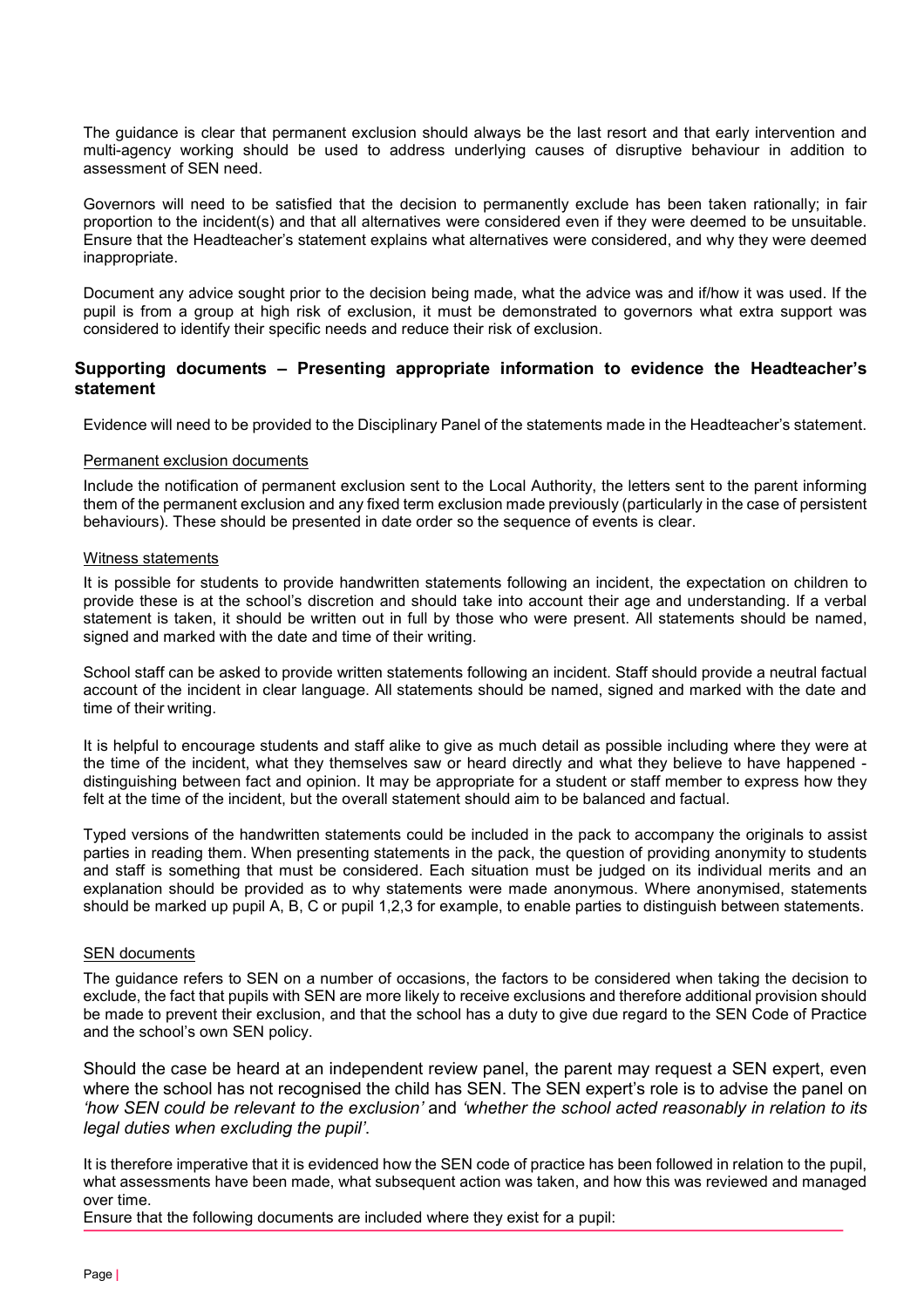- SEN Statement
- Individual Education Plan (IEP)
- Individual Behaviour Plan (IBP)
- Pastoral Support Plan(PSP)
- Positive Handling Plan
- School provision map
- Targeted interventions
- **Assessments**
- **SEN Policy**

## Photographs/video evidence

Video or photographic evidence may have been considered when taking the decision to exclude, either from school CCTV or from other sources e.g. mobile phones. If any photographic or video evidence is being submitted, the confidentiality of other students who may feature must be considered. Consult the Data Protection policy on using images of children i.e. whether the pupil's parents need to agree, and consider whether images should be edited to remove other pupils or protect their identity.

## Third party reports

The governors will want to see what advice has been given and how the school has implemented that advice. If there are reports from other agencies e.g. CAMHS or Education Psychology, agreement may need to be obtained to share the documents with the meeting. In addition to the evidence in any SEN paperwork, the chronology can be used to show when things were implemented and their impact.

## Social care

Any information from the social care aspect is confidential and strict consideration should be given to the inclusion of that information. Usually it is sufficient to document when meetings have been held and any action points that were given to the school or involving education – this can be done in the chronology.

#### Safeguarding

Any information from the safeguarding aspect is confidential and strict consideration should be given to the inclusion of that information. Requests or referrals may be entered in the chronology if they are relevant in a wider sense to the exclusion. However, if sharing that information would place someone at risk or if the family is not aware of the contact, advice should be sought on this matter.

#### Risk Assessment

Where there are concerns about a pupil's risk to themselves or others, a risk assessment should be completed; for a serious one-off, there may have only been cause for concern at the time of the incident however, it would be good practice to complete a risk assessment as part of the decision- making on whether or not to permanently exclude the pupil. Any risk assessments should be included in the pack.

#### Policies

Include the behaviour and SEN policy in the pack, ensuring that the policies were in date and in use at the time the decision was taken to permanently exclude. If the policies have been revised since, the version that was in use at the time of the incident/decision should be included.

If there are any additional policies that would be relevant e.g. specific policy on drugs, then include those policies also. Governors may wish to know how the policies have been communicated with pupils and parents, and how a parent and pupil would have had access to these policies.

## **Presenting the pack**

The documents or 'pack' is sent to the parents, the governors and, on occasions, the local authority. As the information is confidential it should be considered how to securely send this to all parties.

The pack should be available to all parties at least 5 days in advance of the meeting. It is helpful to have identical sets of documents with numbered pages so that everyone in the meeting can refer to the same pages for reference.